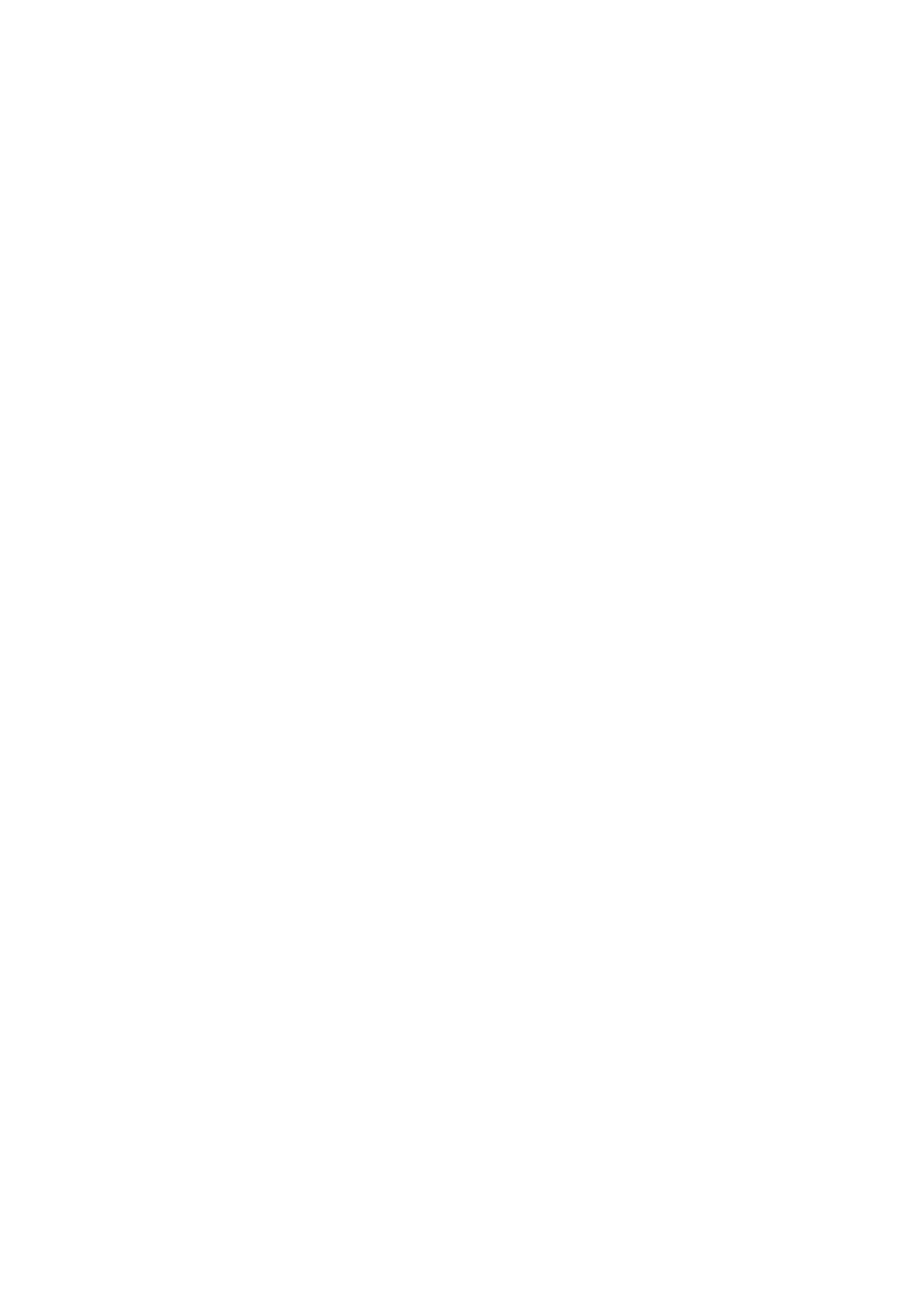# **Contents**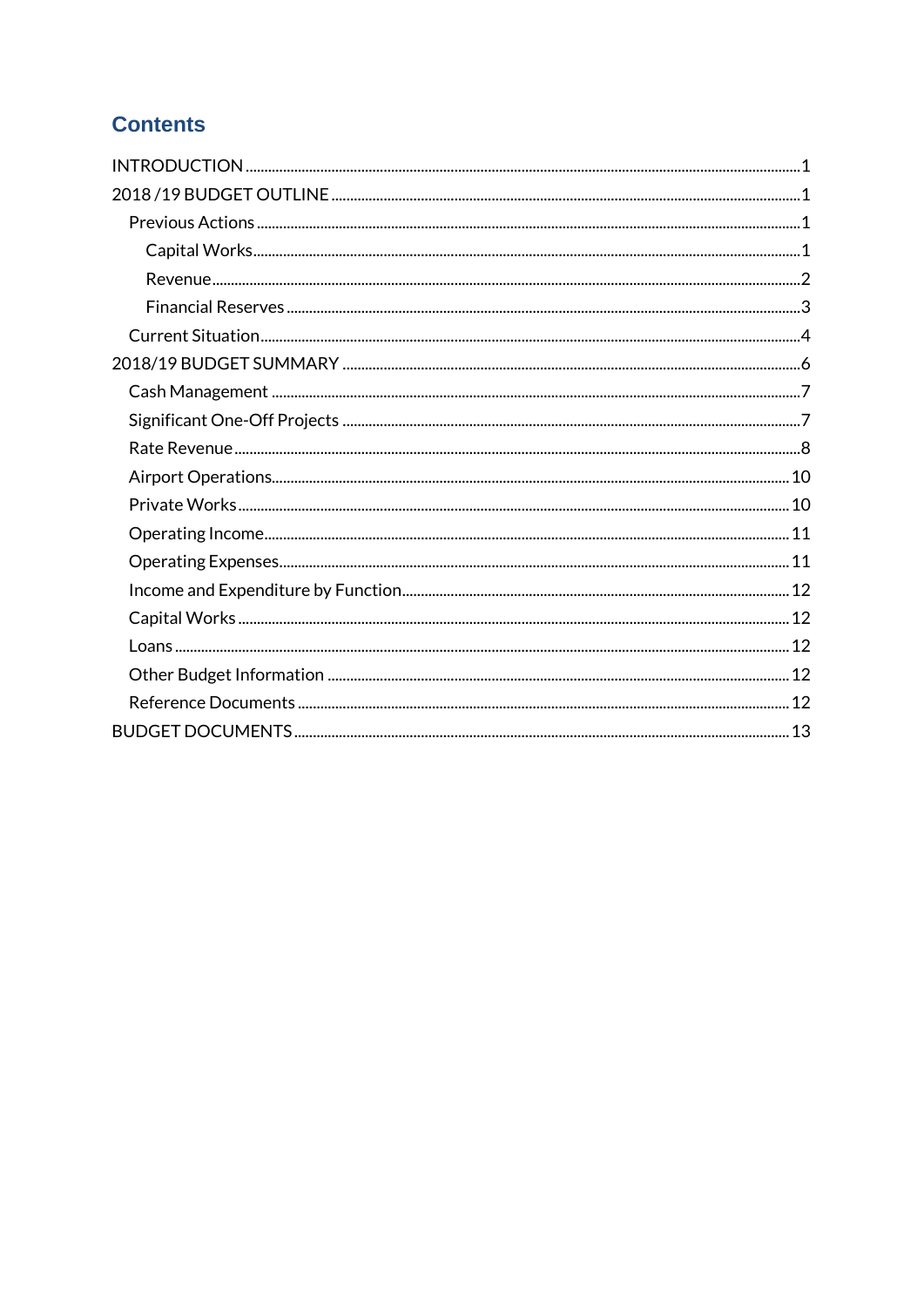# <span id="page-3-0"></span>**INTRODUCTION**

Under the Local Government Act 1993 (the Act) Councils have a range of functions and powers including, but not limited to, the following:

- $S20(1)$  (a) to provide for the health, safety and welfare of the Community
	- (b) to represent and promote the interests of the Community
		- (c) to provide for the peace, order and good government of the municipal area

In terms of achieving these and other objectives Council is required to develop a range of strategic and operational plans and documents that underpin the operations of the Council; the importance of which should not be underestimated.

- S68 Strategic Plan
- S70 Long Term Financial Management Plan
- S70A Financial Management Strategies
- S70B Long Term Strategic Asset Management Plan
- S70C Asset Management Policies
- S70D Asset Management Strategies
- S71 Annual Plan
- S82 Estimate (Budget)

This document addresses S82 as highlighted which requires the Council to prepare Budget Estimates of the Council's revenue and expenditure for each financial year which include the estimated revenue, expenditure, borrowings and capital works plus other details required by the Minister.

#### <span id="page-3-1"></span>**2018 /19 BUDGET OUTLINE**

The 2018/19 Budget needs to consider through the various Asset and Financial Management Strategies,the future before landing on the present through an adopted Budget and Annual Plan. However, past actions should also be considered if for no other reason than to put the current situation into context. There have been many positive actions undertaken over a number of years that have improved the performance of the Council and the Community, equally a number of opportunities have not been taken up, in part through lack of sufficient resources.

#### <span id="page-3-2"></span>**Previous Actions**

#### <span id="page-3-3"></span>**Capital Works**

Over recent years there has been an acceleration in new and replacement infrastructure, plant and equipment as well as some strategic land purchases. These have been important and creditable initiatives and included but not limited to the following:

(a) Upgrades of the Flinders Arts and Entertainment Centre, Lady Barron Hall and Emita Hall, in part through successful grant applications.

These have been well received and now patronised with increased community use. Through Council's policy of not charging community users, little revenue has been derived. Council's operational expenditure has however increased, without any additional revenue created to fund this additional expense.

(b) Construction of new playgrounds and improved BBQ's and public toilets facilities.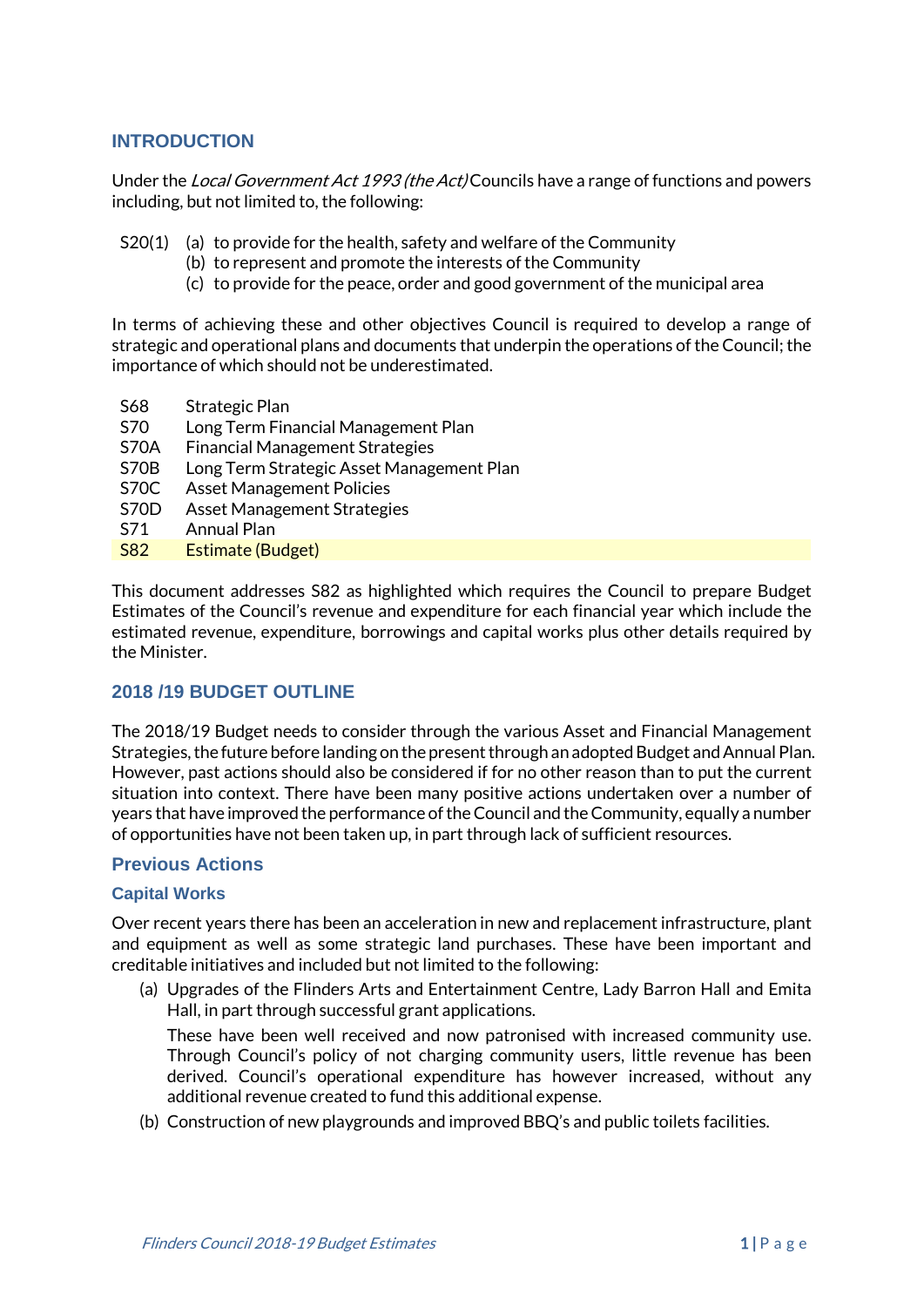Again, projects have been well received and welcomed by the Community and enhance Flinders as a tourist destination, but Council's operational expenditure has increased without any additional revenue created to fund this additional expense.

(c) Strategic purchase of key plant and equipment such as a new bituminous sprayer.

Council borrowed for this item which effectively repaid for itself inside 18 months through Council being able to undertake its own bituminous sealing works instead of using external contractors. Although this has not seen a reduction in Council's overall expenses on Capital Works, the net result is that Council has been able to undertake more roadmaking, including for the first time in over 30 years actually extending the sealed road network. Local employment has also benefited. Repayment of the loan is still required.

(d) Purchases of land associated with two quarries (Lughrata and Cannes Hill) and land at the entrance to Whitemark.

All have strategic value. Lughrata and Cannes Hill secures valuable sources of quarry material with reductions in ongoing expenses which will be realised in the long-term. Cannes Hill also has excellent sub divisional potential. However there has been no allocation of additional revenue to restore the level of these financial reserves.

(e) Northern Tasmanian Economic Stimulus Loan package to advance \$1.447m in infrastructure with all loan interest payments to be refunded.

Whilst a sound strategic and cost-effective decision, Council's Net Financial Reserves are effectively overstated as these loans need to be repaid; some at the end of the life of the loan.



#### <span id="page-4-0"></span>**Revenue**

Council's operating revenue is broadly made up of Rates and Charges, Statutory Fees and Fines, User Fees, Grants, Contributions, Interest and Other Income. Council has minimal direct control of most elements other than Rates and Charges and User Feeswhere decisions are totally within the Council's control. With respect to User Fees the most significant effect relates to Airport Fees and Charges.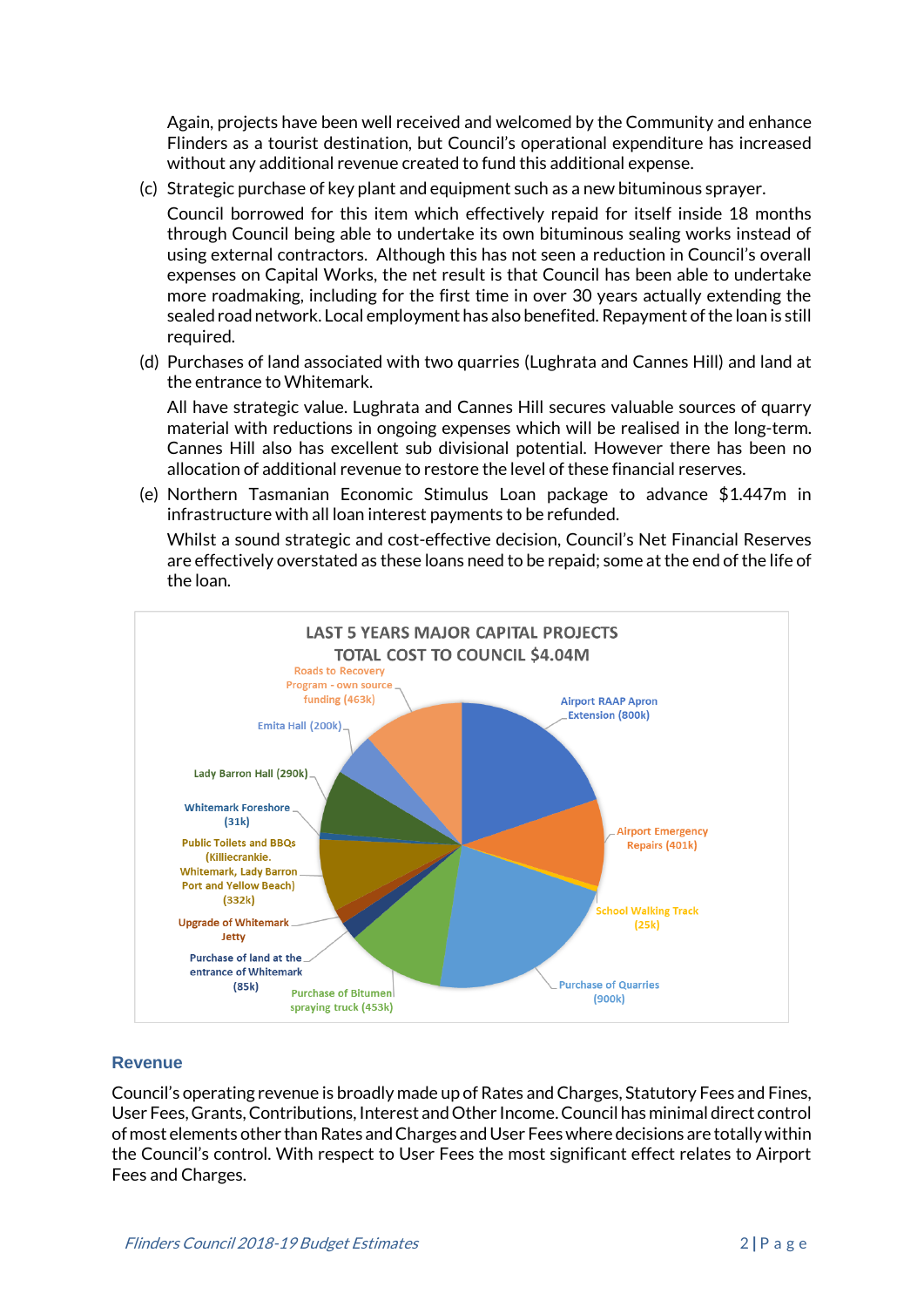In this respect the growth in each of these two specific areas has been unspectacular as shown by the following:



**Airport User Fees Increase per Annum**

**Illistrative Rate increases** 



**Net Rate Increase including growth per annum**

It is difficult to ascertain exactly what transpired in the past without detailed modelling of previous years rates data but essentially what appears to have occurred is that there has been barely above inflation increases in rates, with growth in rates income masked by growth in development.

For a very small municipality such as Flinders, this becomes problematical.

#### <span id="page-5-0"></span>**Financial Reserves**

The overall result of these decisions has seen a significant decline in the level of Council's Financial Reserves as highlighted by Council's Net Liquid Position (Financial Reserves less Loan Commitments) as follows: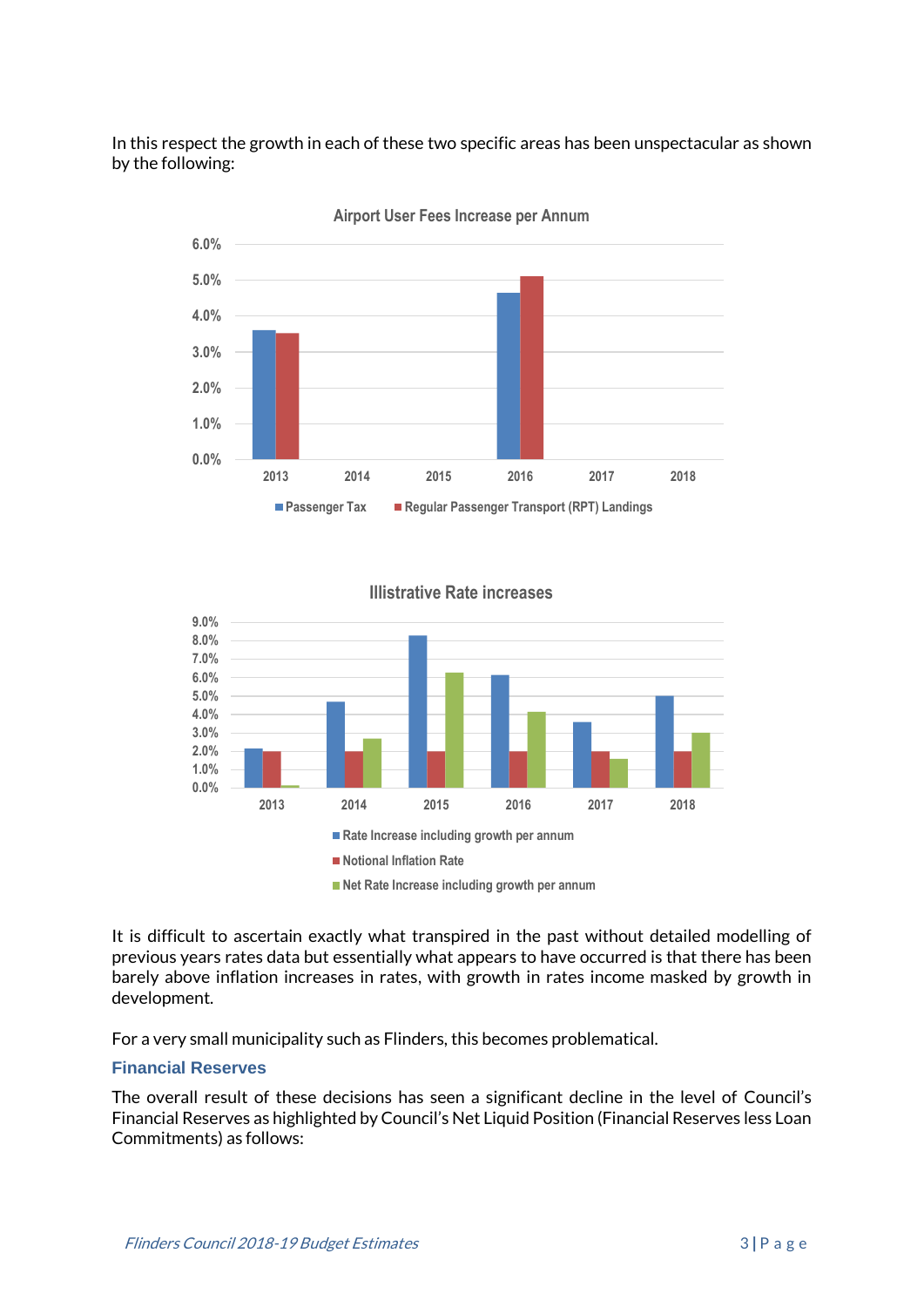

### <span id="page-6-0"></span>**Current Situation**

During the past two years, as part of a continuous improvement development program, Council has undertaken a number of important projects that have provided Council and the Community with a potential positive future to face a number of significant challenges. Some of the most significant of them include the following:

(a) Telecommunications Upgrade on Flinders and Cape Barren Islands.

At the second attempt, Council secured funding for a \$10.6m project to allow Telstra to significantly upgrade its telecommunications network to a 4GX standard. Without Council's dogged pursuit and financial commitment of \$0.77m based on \$1000 per person living in the Finders Municipality plus contributions of \$7.88m by the Australian Government through the Building Better Regions Program, \$1.6m Telstra and \$0.35m State Government; an upgrade on Flinders would likely never have occurred. The positive impact on existing and future residents cannot be underestimated.

This project was not included in the initial 2017/18 budget. Given Council's very limited base and level of financial reserves, there is simply no alternative to recover this expenditure through increased rates and charges. There is also a significant cost with reduction in investment interest in order to fund the progress contract payments.

(b) Flinders Municipal Disadvantage

The structural and financial operation of Flinders Council and the Furneaux Islands generally is significantly disadvantaged due to our remoteness as we are not connected to land, are made up of some 52 islands and have a very small population and rate base relative to our size and population.

Intuitively, all residents know and understand this and adapt lifestyle and operations to suit. In some instances, due to our unique lifestyle and generally low housing and accommodation costs, we are seen somewhat counterintuitively as less disadvantaged. Governments also understand this and from time to time fund facilities, programs and subsidies that recognise their overarching "community service obligation," much like that exists between the Australian Mainland and other remote and less populated states such as Tasmania.

In recognition of this and with the assistance of funding through the Australian Government's Building Better Regions Program, Council is proceeding with an independent analysis though the Flinders Business Economic and Social Structural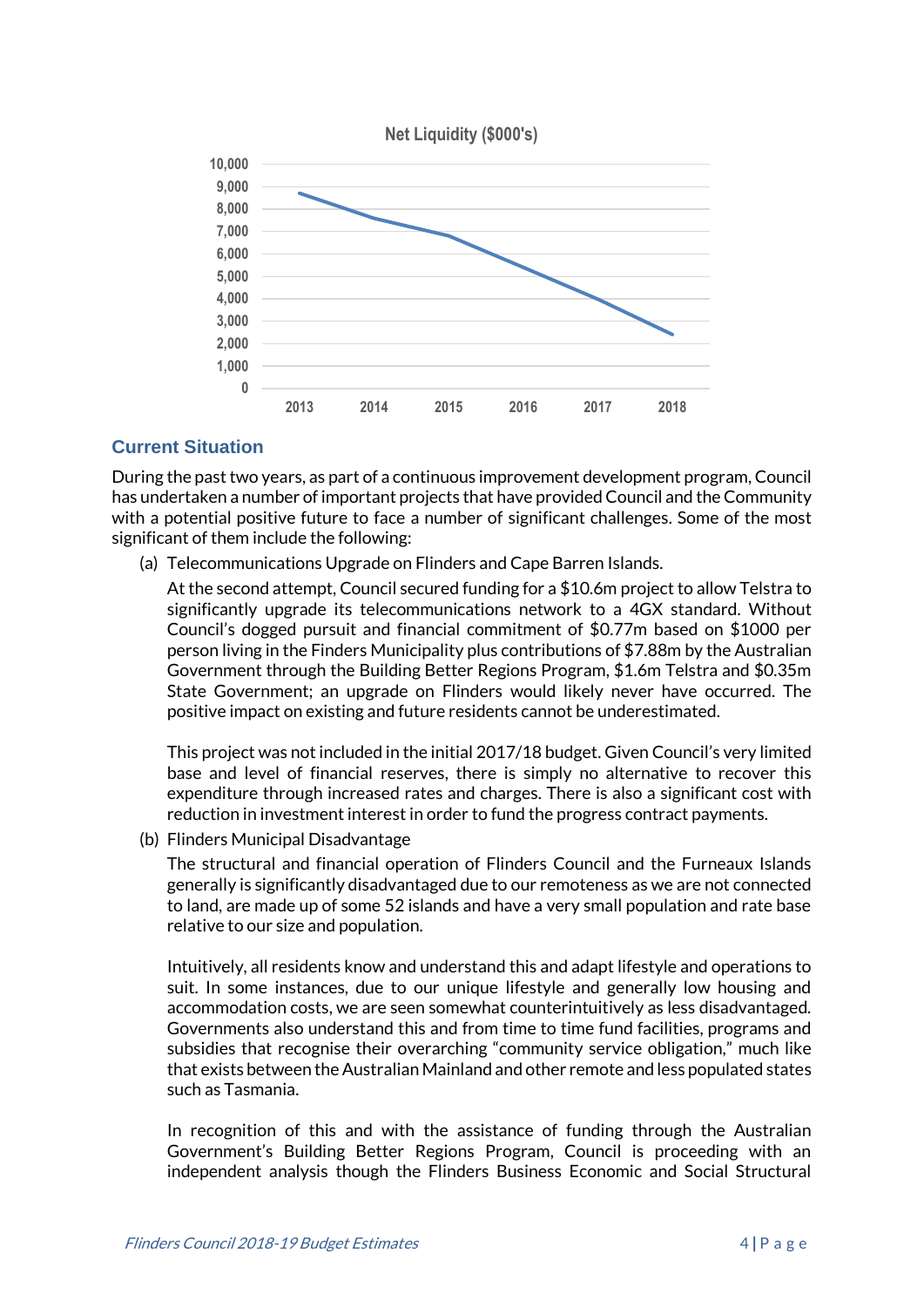Review Project. The aim of this study is to quantify both relative lifestyle advantages which are essentially attractors to the Island and structural disadvantages that exist to a level that can be useful for Council, and local organisations, to objectively advance our case to governments in the future.

In local government rating terms, Flinders Council has a very low rate base with a large portion of its area consisting of Parks and Reserves with are non rateable.

(c) Sustainability

All Councils are required to address issues associated with long term sustainability, through Strategic, Annual, Asset Management and Long Term Financial Management Strategies and Plans. Sustainability may be in financial as well as operating terms. For smaller Councils without economies of scale this becomes a challenge.

This is highlighted in Council's Annual Financial Statements as expressed by the Underlying Surplus or Deficit and Underlying Surplus Ratio.

In Tasmania there are no set adopted recommended limits for these management indicators but as a guide we have used those adopted by Victorian Local Government as follows:

#### Risk Management Indicator - Net Result %

| <b>High</b>   | Less than negative 10%<br>Insufficient revenue is being generated to fund operations and asset renewal |
|---------------|--------------------------------------------------------------------------------------------------------|
| <b>Medium</b> | Negative 10%-0%<br>A risk of long-term run down to cash reserves and inability to fund asset renewals  |
| Low           | More than 0%<br>Generating surpluses consistently                                                      |

As indicated in Council's Financial Reports,Council is in the High-Risk bracket in relation to its underlying surplus or net result.

| Management Indicator                    | 2014    | 2015   | -2016   | 2017    |
|-----------------------------------------|---------|--------|---------|---------|
| Underlying Surplus or Deficit (\$000's) | (1.183) | (635)  | (1.004) | (1.124) |
| Underlying Surplus Ratio                | $-49%$  | $-15%$ | $-22\%$ | -26%    |

Having a negative Underlying Surplus, especially one of such a size, and also a negative Underlying Surplus Ratio over a sustained period raises questions of sustainability as insufficient revenue is being generated to fund operations and asset renewal.

From an operational perspective, sustainability also refers to a Council's ability to react and support financially, those works that the Community may turn to as a partner.

In our case, due to our particular circumstances as previously described, this sustainability is not just on a long-term basis but is now a short to medium term issue. This needs to be acutely addressed in the 2018/19 budget as well as the next 20 years. Without this being done there is a real risk to Council's financial viability.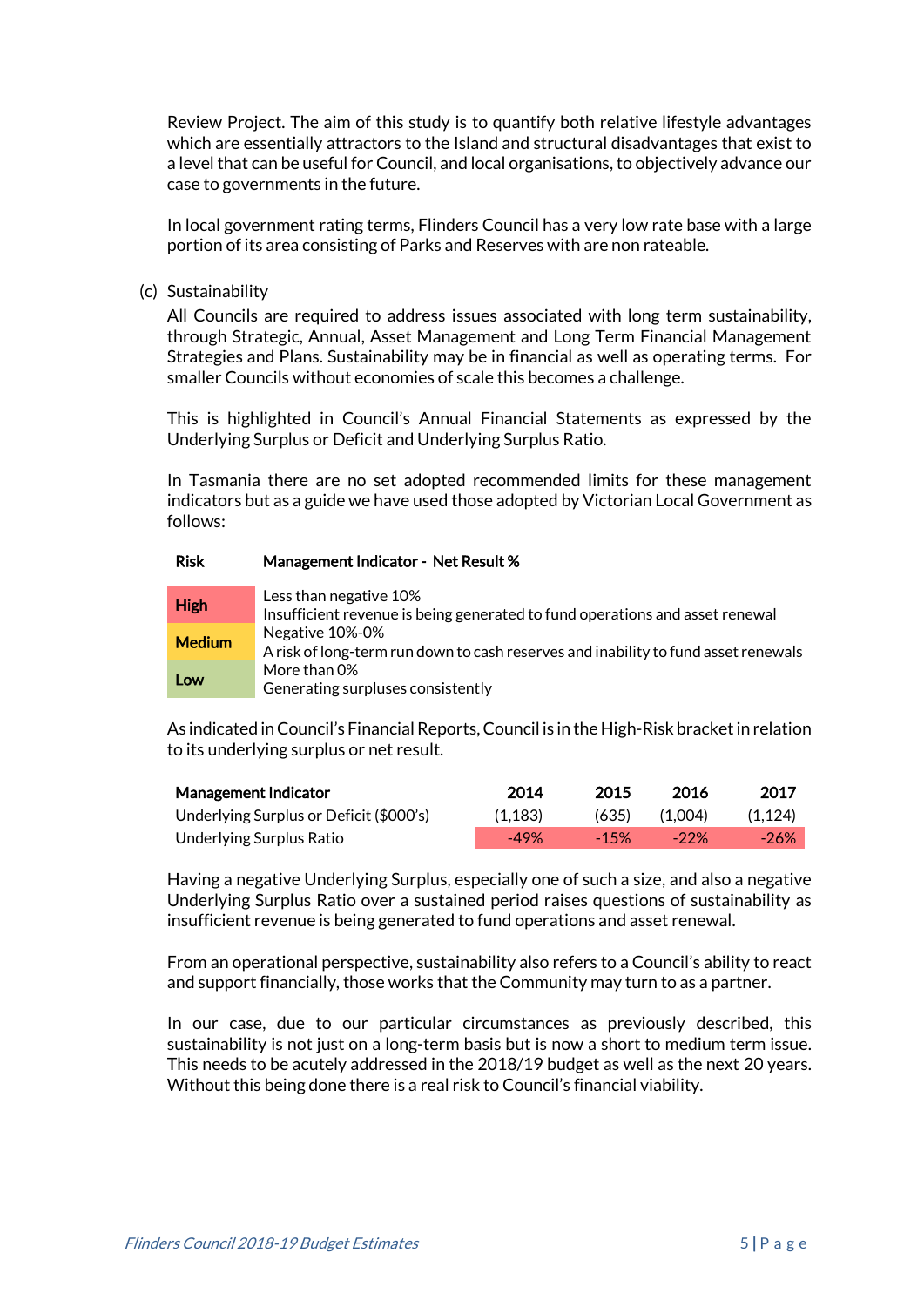#### <span id="page-8-0"></span>**2018/19 BUDGET SUMMARY**

In preparing the 2018/19 Budget for Council consideration, Council staff have firstly put in a significant and time-consuming amount of work to actively review the nature of the information, streamlining projects and underlying costing methodologies including oncost, plant and quarry allocations, to more accurately reflect Council's operations. This has been a very significant task but also undertaken to highlight more accurately the operation and nuances of the Council's operation. Councillors have long requested that this work be carried out and welcome the opportunity to have this consolidated at this time.

Council has stripped the 18/19 operational budget down to the bare minimum whilst still maintaining the required outputs. Every expenditure line has been reviewed and re-reviewed and generally only includes expenditures based on the previous year's actuals or known increases. Several one-off, committed operational projects that will not be repeated also need to be included.

In doing so, it also became evident that historically some of Council's building works were classified incorrectly as capital expenditures when they were operational repairs and maintenance and as a result this increased the Council's Budget 2018/19 operating expenses.

Capital works have also been reduced to the minimum whist still recognising that Council has commitments to co-fund some community building facility works as well as ensuring that it acquits its Roads to Recovery program commitments, which means an increase in 2018/19 of our own source recovery expenses.

Council understands the financial pressures facing ratepayers but has decided that we cannot afford to stop investment into community facilities, parks and roads or providing crucial services to many of our ratepayers.

Council operations are governed and regulated by the Local Government Act 1993 along with other State and Federal government legislation. Some of our annual regulated requirements include the Dog Control Act, CASA Regulation (Airport), Public Health Act, Environment Protection Agency (EPA) regulations, Food Act and Buildings Control Act. These, along with many others, have been the contributing factor to employment numbers and corporate expenses increasing in local government generally.

Council has recently undertaken an organisational review of all Council staff which has seen streamlined operations with a decrease in high level positions. However, staffing levels must be maintained to meet our legal requirements as well as deliver the fantastic services to the Community that we currently do.

The Budget has been prepared using a bottom up approach whereby all cost elements such as employee costs, materials and services etc. are distributed to each project and the relevant cost centre withCost Centre and Project budgets being established. Budget documents are detailed with accompanying explanatory notes.

The Telstra Project, which is an operational expense, is separately highlighted for given its size and one-off nature to highlight Councils "normal" operation. Council's \$770k contribution will be accounted for in the 2018 and 2019 financial years and beyond.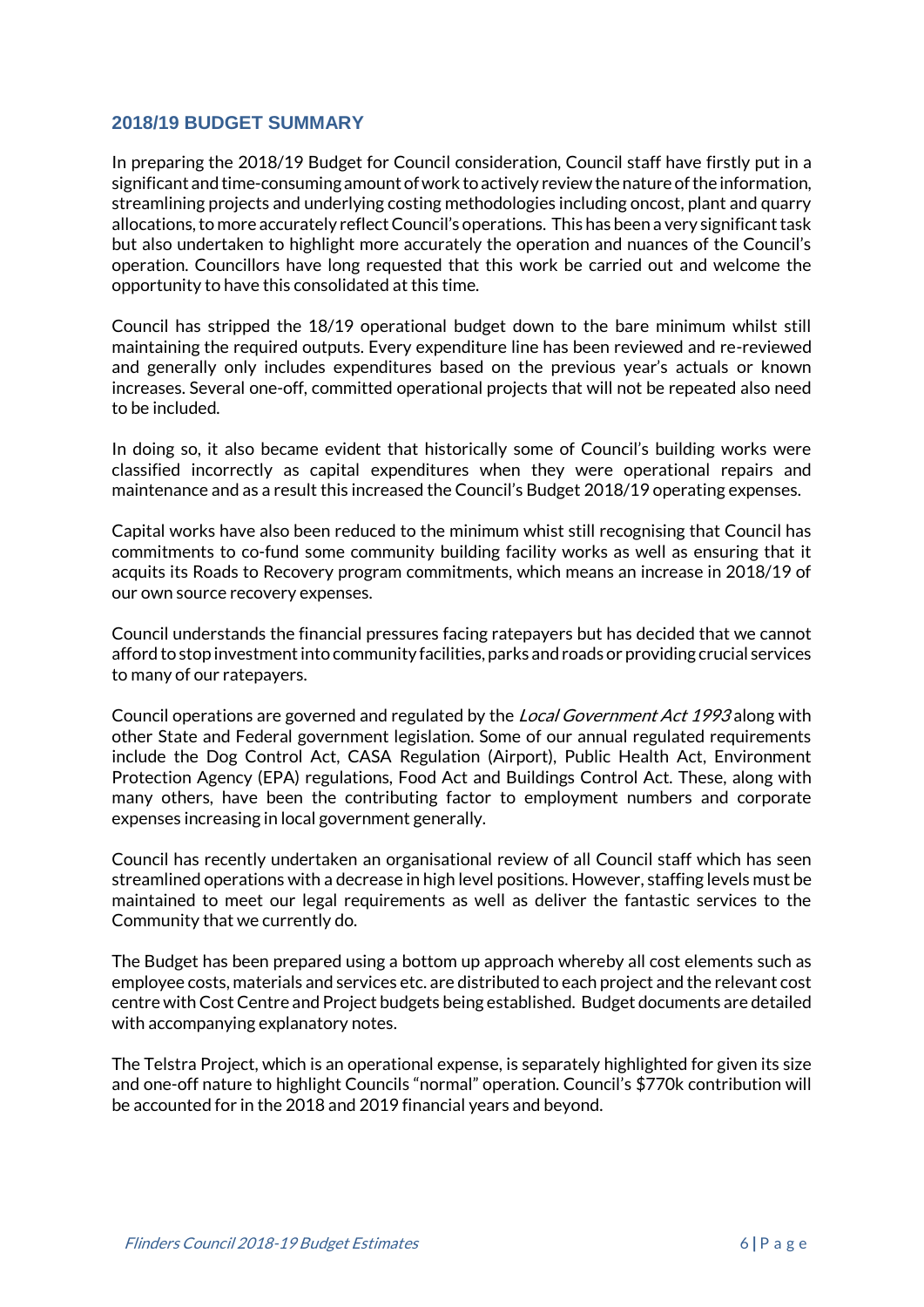In addition, the budget should be seen in context with a more up to date Asset Management and Long Term Financial Plan. Although not as detailed as required under the relevant Ministerial Orders, it nevertheless provides a sound way forward.

A snapshot of some of the key features within the budget are highlighted as follows.

### <span id="page-9-0"></span>**Cash Management**

Starting the reversal of the decline in Council's cash position is the key feature of the Budget. It is a feature that Council has been working on for some time. As indicated in Budget Documents this must be started now but cannot be achieved for a number of years. For 2018/19 this includes consideration of various one-off expenditure impacts the most significant of which is the Telstra Telecommunications Project, increased rates and airport income and the short-term deferral of a number of capital projects into the out years.

The Impact of the assumptions on the Liquidity of the Council funds, indicate that the years between 2022 and 2024 will hover on the base minimum reserve of \$1.7 million. This is due to the cost of the Airport Runway (\$1.8million). The decline of funds since 2015 has impacted the future liquidity, and it will take 19 years to restore the levels of Investments held at 2015.

The Minimum Reserve of \$2m has been revised to \$1.7m as the Budget 2018/19 depreciation has been reduced by \$300k to align with the finalised year end 2018 depreciation. The reduction of depreciation therefore sets a new reference point for the break-even level.



Impact is as illustrated below.

# <span id="page-9-1"></span>**Significant One-Off Projects**

Whilst not necessarily representing the complete picture, the significance of Council's \$770k contribution to the Telstra Telecommunications Project to the challenges that it has placed on Council's budget is illustrated in the following analysis of Council's underlying surplus (deficit). Depreciation, which as a non-cash item, has been excluded.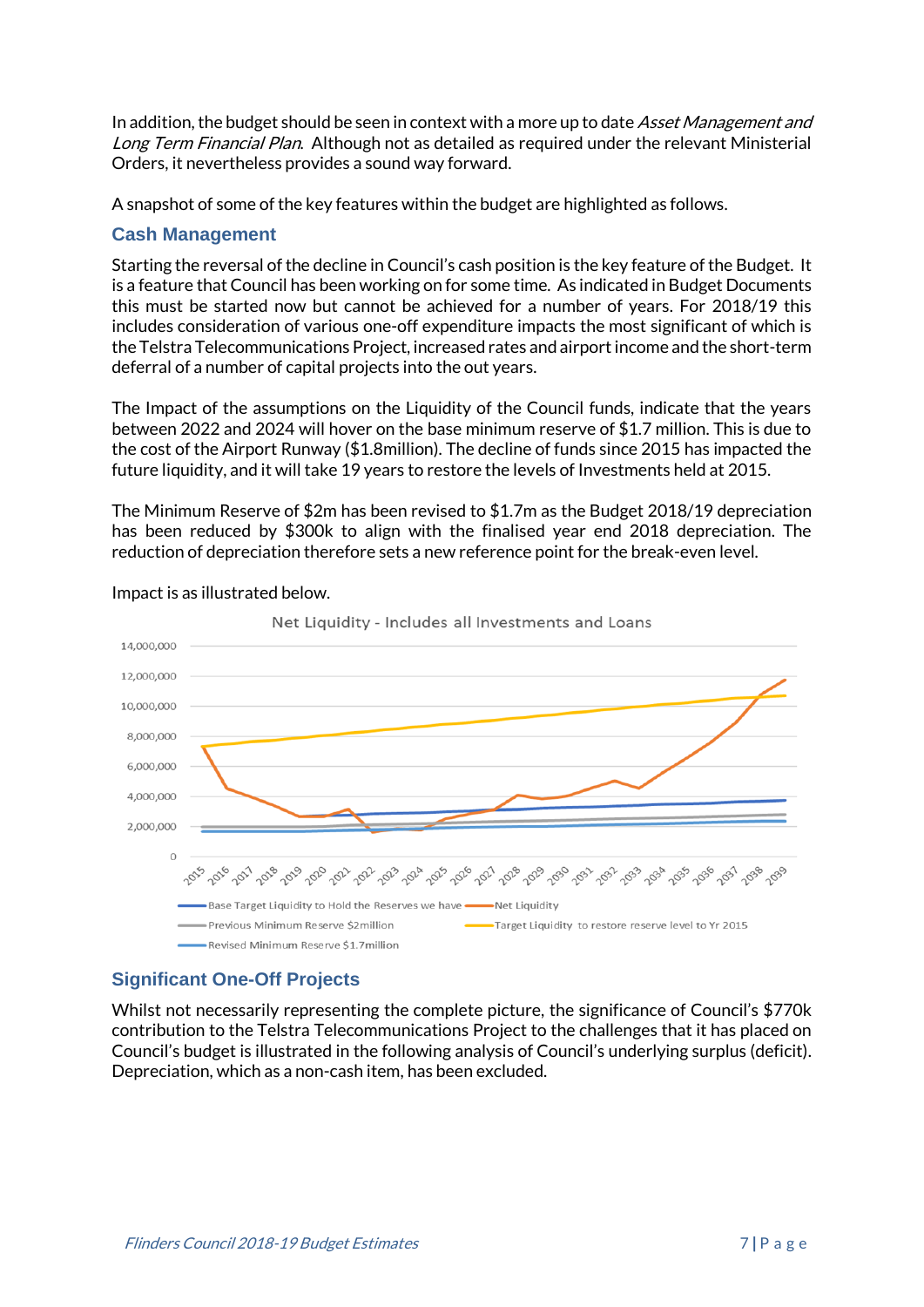

#### **Surplus (Deficit) excluding Depreciation**

#### <span id="page-10-0"></span>**Rate Revenue**

As indicated in *Council's Rating Strategy Overview August 2019* document, Council has carefully analysed its rating structure, growth in valuations and level of rating including benchmarking with other local governments before concluding that there is justification for above inflation increases in 2018/19 and potentially beyond.

In determining the General Rate increase, Council considered numerous factors including the existing projected level of cash reserves, benchmarking with other Councils, inflationary impacts, previously committed projects and Enterprise Bargaining Increases.

Before incorporating an increase in rates by an amount, excluding natural growth, of 9.0% into the budget, options for having a reduced figure and phasing this in over several years were considered and preferred.

However, given the significance of the level of decline in Council's financial reserves and budget commitments over the next 3-4 years, this option is not considered viable as it would have hamstrung future operations and put the financial viability of the Council at significant risk.

Council is also required under the *Fire Service Act 1979* to collect funds for fighting services throughout the State. The amount generated, less legislated costs, will be forwarded to the State Fire Commission .

As indicated below this increase starts the process of lifting Council's rating effort to be more in line with other Council's classified in the rural agricultural small and medium (RASM) classification.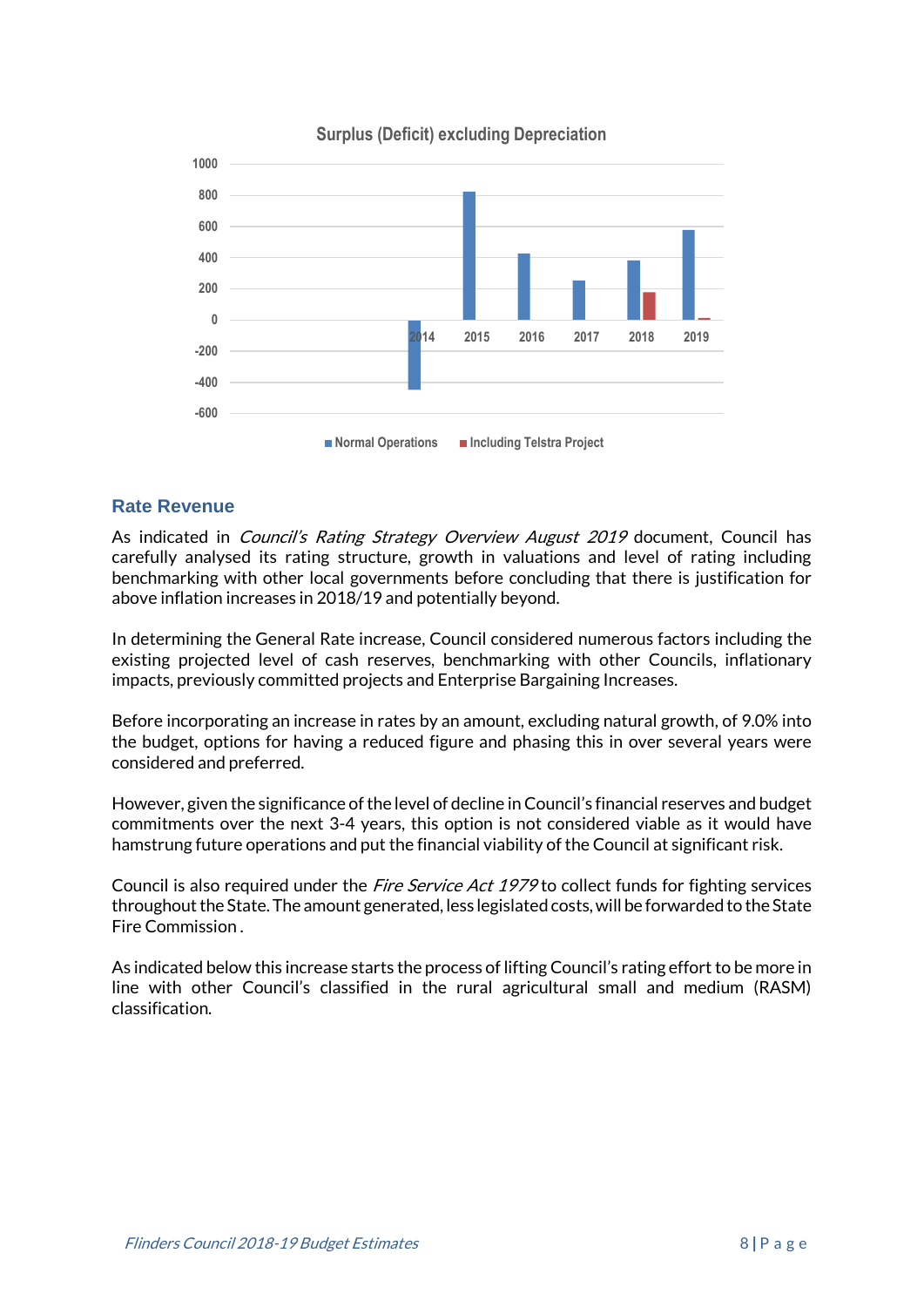

**Source Rates Snapshot 2016-17 – Local Government Division Department of Premier in Cabinet Flinders Council's 2018/19 Budget**





**Average Rates \$**

Rates are understandingly potentially an emotive issue but in context the value for money proposition is significant. For instance:

A Ratepayer's contribution to maintain and use over \$62m value in assets and facilities plus access a range of operational services is as follows

- Average Residential Property (approx. CV \$242,000) Rates Total \$1,282 equates to a \$24.64 per week, an increase of \$1.92 per week from 2017/18.
- Average Primary Production Property (approx. CV \$442,000) Rates Total \$2,115 equates to \$40.67 per week, an increase of \$3.50 per week from 2017/18.

Following modelling the general rate has also been varied with a higher differential applying for various commercial properties with slight reductions for residential land uses and for land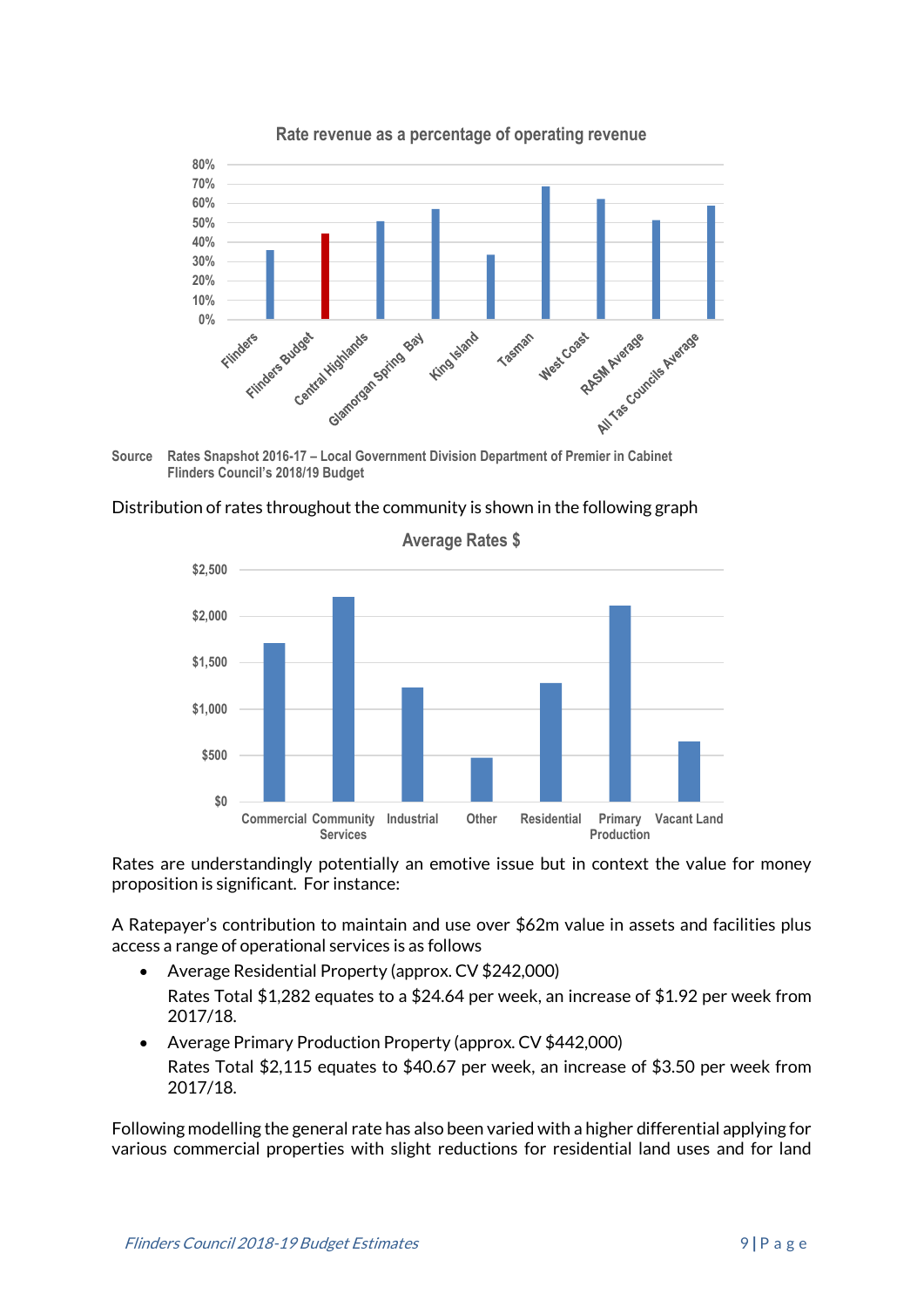located at Cape Barren Island. Rates for individual properties will naturally be affected by any changes to property valuation plus the level of valuation and changes via the rating system.

Details of amounts of Rate Revenue are shown in *Budget Appendix 1*. The following Rates and Charges Summary has been incorporated into the 2018/19 Budget.

| <b>Rate Type</b>                                       |                                        |                                         |                      |
|--------------------------------------------------------|----------------------------------------|-----------------------------------------|----------------------|
| <b>Fire Services Levy</b>                              |                                        |                                         |                      |
| Minimum amount                                         |                                        | \$40                                    |                      |
| Rate cents in the \$ of Assessed Annual Value          |                                        | 0.362090                                |                      |
| <b>General Rate</b>                                    |                                        |                                         |                      |
| <b>Fixed Charge</b>                                    |                                        | \$380                                   |                      |
| General Rate cents in the \$ of Assessed Capital Value |                                        | 0.392697                                |                      |
| <b>Variations from General Rate</b>                    |                                        |                                         |                      |
| Location                                               | Land Use                               |                                         | Rate c in $$$ per CV |
| <b>Flinders Island Bass Strait Islands</b>             | Commercial General                     |                                         | 0.471236             |
|                                                        | Commercial - Hotel / Motel             |                                         | 0.510506             |
|                                                        | <b>Commercial Transport - Aviation</b> |                                         | 0.530141             |
|                                                        | Residential                            |                                         | 0.373062             |
| Cape Barren Island                                     | <b>Commercial General</b>              |                                         | 0.431966             |
|                                                        | Residential                            |                                         | 0.333792             |
|                                                        | <b>Production &amp; Vacant Land</b>    | Community Services, Industrial, Primary | 0.353427             |

#### <span id="page-12-0"></span>**Airport Operations**

At the June 2019 Council Meeting in reviewing its overall fees and charges, Council increased the Passenger Tax from \$6 to \$9. This was the first increase for 3 years and is well within the range of charges set at similar airports. This has been incorporated into the 2018/19 Budget. Council considered that the impact ofthis increase and the level of fees charged to be extremely modest compared with the general \$188 - \$255 airfare. Other fees such as landing fees have remained at current levels.

Council's Airport Operations has a \$196k Annual Operating loss which over time will need to be addressed in part through a more regular review of Airport Fees and Charges. On a cash basis however, operations show a \$138k surplus. As always however the potential Achilles heel is the significant costs to reconstruct the Airport Runway, a situation which places significant burden on Council's meagre resources; even with a potential 50% grant subsidy via the Australian Government's Remote Airport Access Scheme.

#### <span id="page-12-1"></span>**Private Works**

Due to the decline in capital works required by the Department of State Growth due to less reconstruction work on Lady Barron Road, Private Works fees have declined by some \$273k.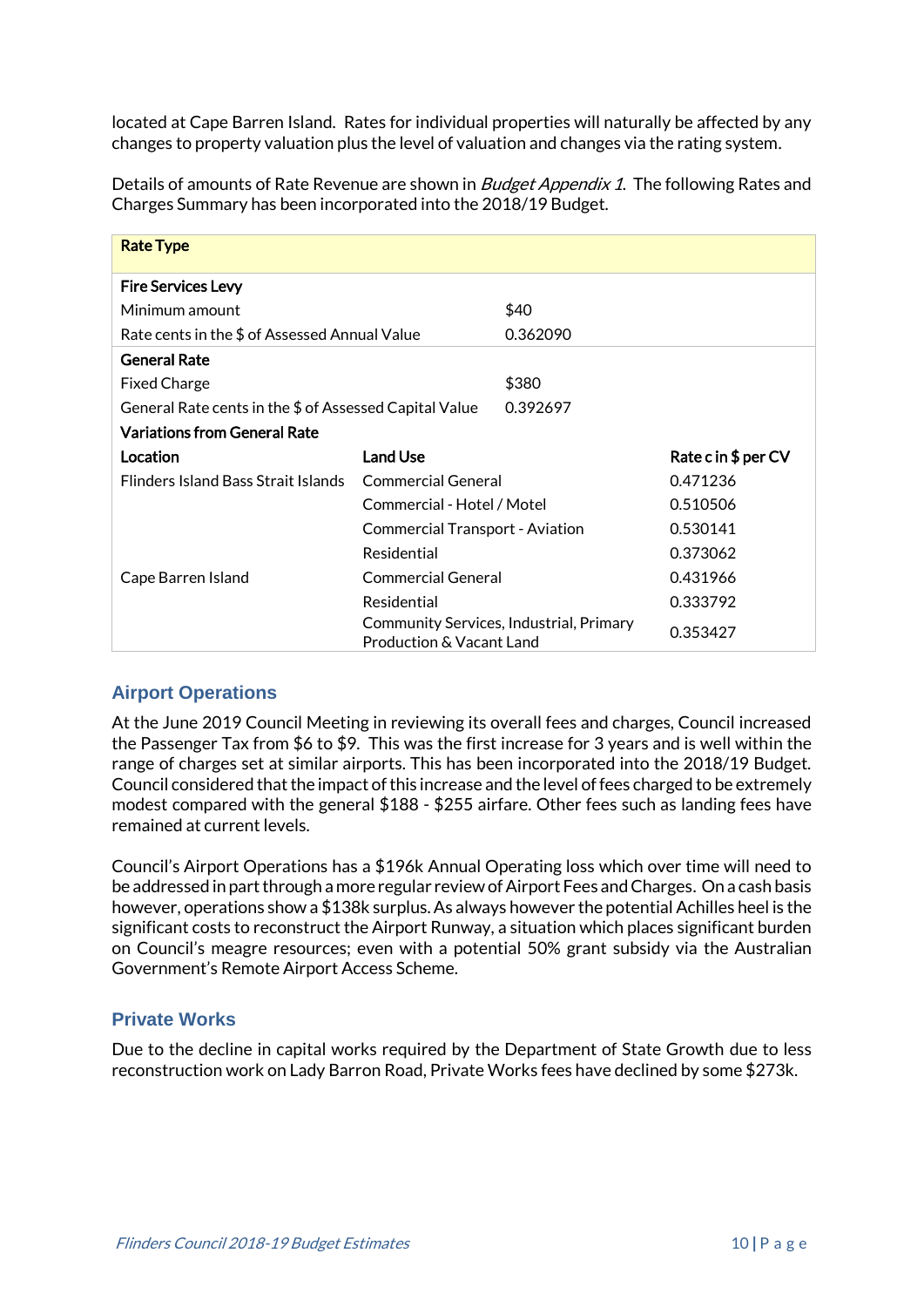# <span id="page-13-0"></span>**Operating Income**

Council continues to look at opportunities for increasing revenue. Council's operating income is made up of the following:



# <span id="page-13-1"></span>**Operating Expenses**

A thorough review of all operating expenses has been undertaken including the following:

- Optimising staff resources through reductions in the costs for senior management being taken up with a slight increase in lower level staff members. Council has a very small contingent of full-time employees (13) compared to its FTE of 26.1 (Budget Appendix 6).
- Reducing recurrent contractor expenses and including a number of one-off consultant expenses associated with pre-committed projects such as the Flinders Business Economic Social Structural Review Project, Strategic Planning Actions and New Elected Member Training (Budget Appendix 7).
- Rationalisation of works, especially for expenses on Buildings and Facilities that were previously classified as capital renewal / replacement but should be correctly included in operating expenses.
- Desktop review of depreciation expenses. Further analysis will be required during the year.

Council's operating expenses are made up of the following:

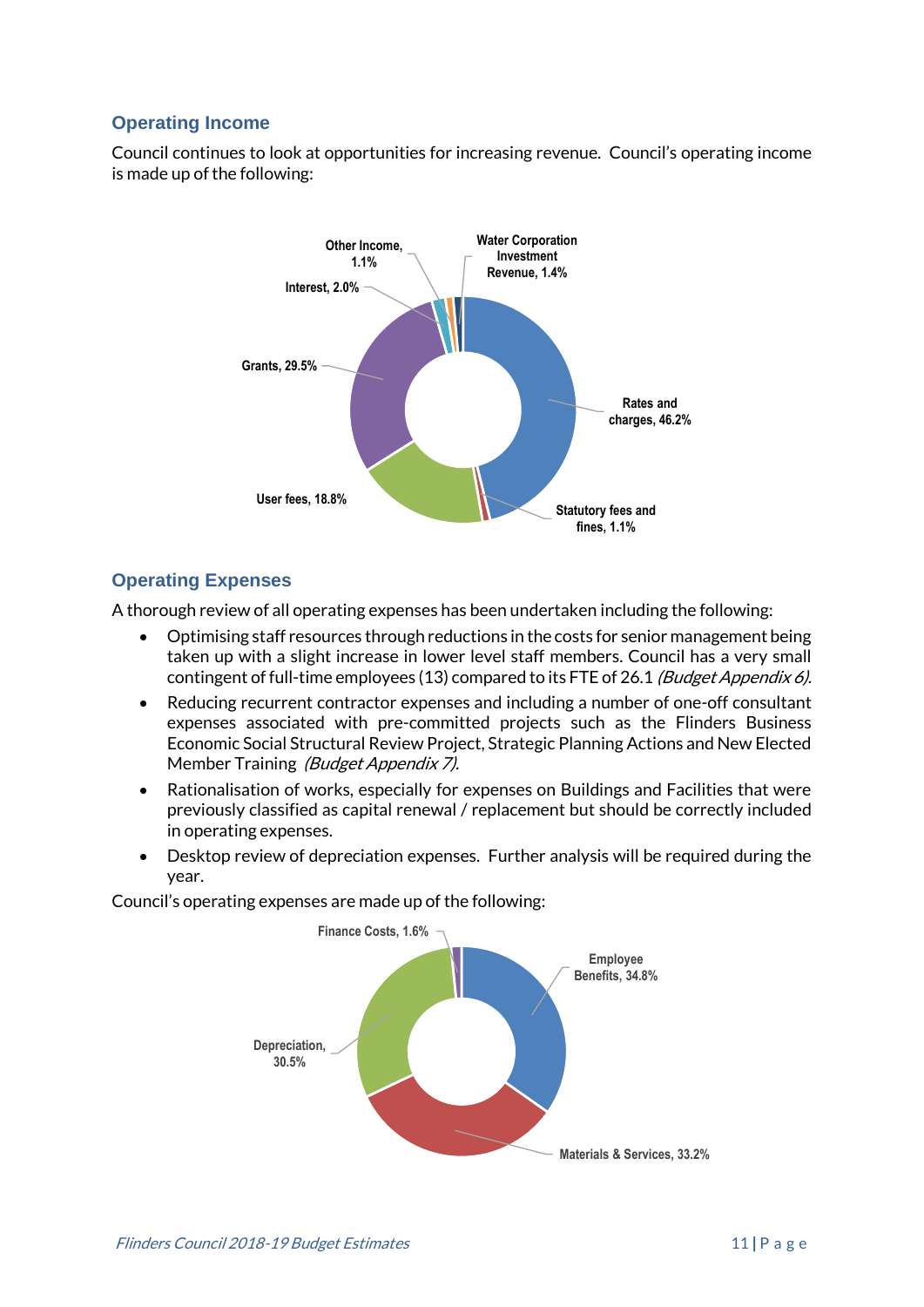#### <span id="page-14-0"></span>**Income and Expenditure by Function**

Detailed explanation of the following Income and expenditure by function on a total and cash basis is detailed in Appendix 5.

# <span id="page-14-1"></span>**Capital Works**

Detailed explanation of Council's Capital Works Program is detailed under the Budget CAPITAL BUDGET. Excluding the Telstra Telecommunications Project (\$770k), which is an operational expense, the Capital Budget includes the following:

- Footpaths and Kerb and Channel Program (\$128k)
- Buildings & Facilities Upgrade to Emita Hall, Airport Fence and Whitemark Playground (\$352k)
- Roads Resheeting \$298k
- Waste Management improvements to build a new putrescible cell, rehabilitate the existing cell and purchase of a second-hand baler (\$250k). This is the first stage of a potential revamped waste management strategy that can be migrated to a final configuration in the next few years as details are further developed. It is the minimal approach that needs to be taken now to avoid non-compliance with the Environment Protection Authority waste licence conditions.
- Other Roads to Recovery Road expenses which are required to acquit Council's 2004- 2009 Roads to Recovery Grant obligations.

#### <span id="page-14-2"></span>**Loans**

Council is not proposing to take out any loans during the year. Council's current loans are as follows:

| Loan                                            | <b>Amount</b> | <b>Start Date</b> | <b>End Date</b> | <b>Interest</b><br><b>Type</b>       | <b>Loan Balance</b><br>as at<br><b>30th June 2018</b> |
|-------------------------------------------------|---------------|-------------------|-----------------|--------------------------------------|-------------------------------------------------------|
| Northern Tasmanian<br>Economic Stimulus Package | \$170,000     | 1/06/2017         | 1/06/2019       | Interest<br>periodically<br>refunded | \$170,000                                             |
|                                                 | \$155,000     | 1/06/2017         | 1/06/2020       |                                      | \$155,000                                             |
|                                                 | \$80,000      | 1/06/2017         | 1/06/2020       |                                      | \$80,000                                              |
|                                                 | \$567,000     | 1/06/2017         | 1/06/2022       |                                      | \$567,000                                             |
|                                                 | \$350,000     | 1/06/2017         | 1/06/2022       |                                      | \$350,000                                             |
|                                                 | \$125,000     | 1/06/2017         | 1/06/2022       |                                      | \$125,000                                             |
| Tasmanian Public Finance<br>Corporation         | \$700,000     | 18/11/2015        | 18/11/2030      | Interest Plus<br>Principle           | \$609,481                                             |
| <b>Totals</b>                                   | \$2,147,000   |                   |                 |                                      | \$2,056,481                                           |

#### <span id="page-14-3"></span>**Other Budget Information**

A raft of other budget related documents including 20-year long term operational income and expenses, capital works, and cashflow program and analysis is also included in the Budget Estimate documents.

#### <span id="page-14-4"></span>**Reference Documents**

Council's Budget has been prepared in conjunction with various Council Reference Documents including the Rating Strategy Overview and Asset & Financial Management Strategies & Plans.